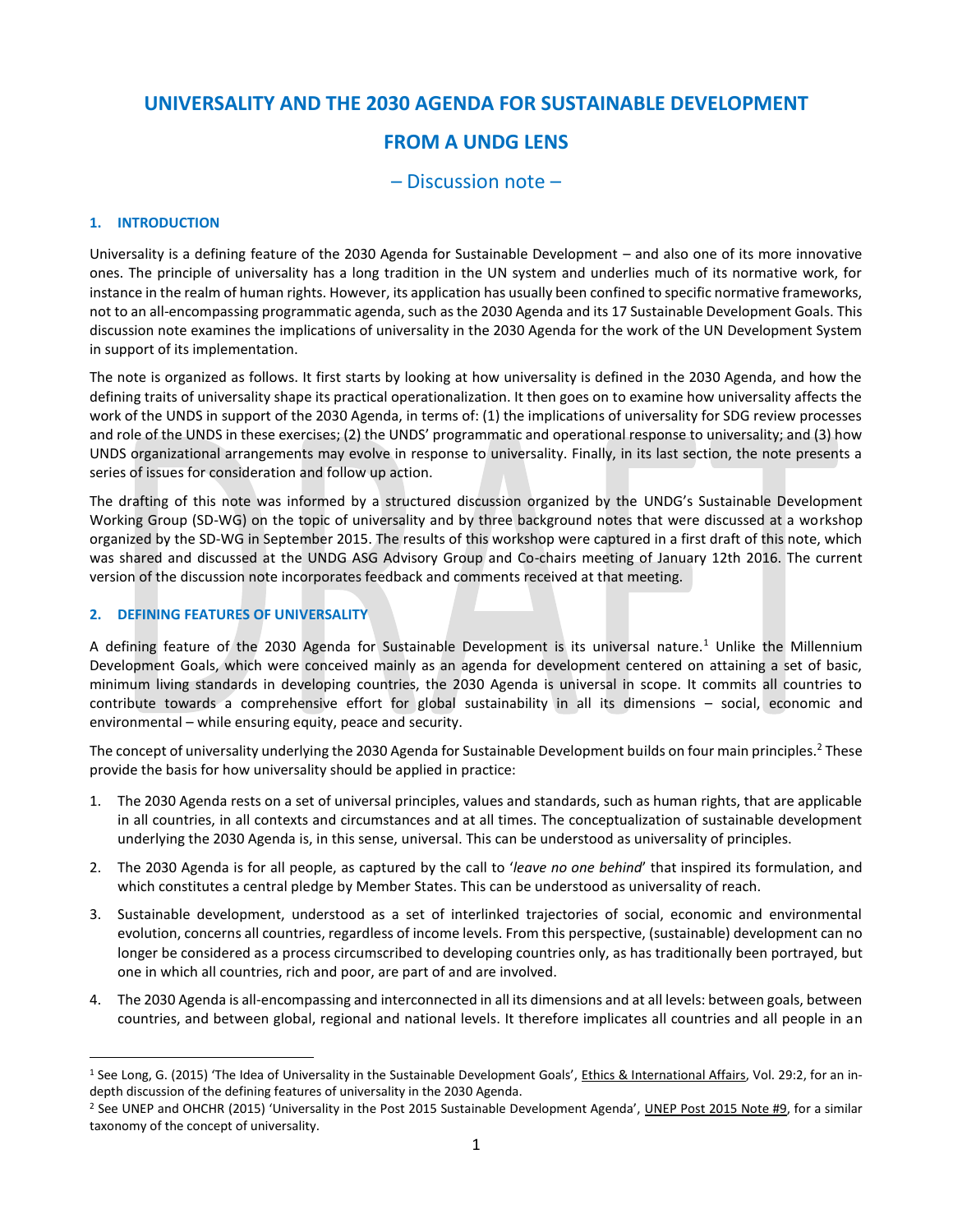inclusive and collective effort for sustainable development. This underscores the idea of the 2030 Agenda as a global partnership for sustainable development.

#### **3. UNIVERSAL REVIEW OF THE 2030 AGENDA AND ITS IMPLICATIONS FOR THE UN**

As a global initiative of universal application, progress in the implementation of the 2030 Agenda will need to be monitored in all countries, regardless of incomes per capita, and at all levels, and in a way that captures progress in all its dimensions in an interconnected way. General Assembly Resolution No. 70/1, of September 25th 2015, by which UN Member States unanimously adopted the 2030 Agenda, establishes that Member States have the primary responsibility for SDG review and follow-up, and that this is to be based on voluntary, country-led processes. However, the United Nations System is expected to provide active support to these exercises. SDG review and follow up poses a number of opportunities and challenges for Member States and also for the UNDG in supporting these review processes:

- Ensuring that overall global progress towards the 2030 Agenda can be measured, by promoting consistency in monitoring approaches at all levels – national, regional and global – and in all settings (LDCs, HICs, fragile states, etc.), while simultaneously recognizing the need for context-specific approaches. Member States may wish to build on the experience of 15 years of MDG progress monitoring, which has seen the production of more than 500 MDG regional and national progress reportsin high, middle and low income countries, often with UN support, to address some of these issues.
- Optimizing the role of the UNDG and UNDG members in SDG monitoring in high income and upper middle income countries. These are countries where the UNDS' presence is limited and which in the past might have not taken part in similar global review exercises, as has been the case of developing countries with the MDGs, which has enabled this latter group of countries to develop well-tested monitoring mechanisms and practices.
- Helping capture progress towards achieving the SDGs in countries and contexts (fragile, crisis and post-crisis) in which data and statistical capacities are weak or lacking and where there might not be an enabling environment for SDG monitoring. Addressing these gaps might call for the use of new 'data revolution' methods and tools for statistical development (e.g. satellite based technologies for remote data collection).
- Devising effective mechanisms for mutual accountability for results in attaining the SDGs at the global, regional, national and sub-national levels, and encouraging strong cooperation and assistance between Member States to make this possible. The means of implementation targets found in SDG17 and those built into each of the other 16 SDGs provide a way of achieving this at the country level. However, sustainable development dynamics often transcend national borders. These might require of appropriate mutual accountability mechanisms to address these supranational concerns.
- Facilitating the adoption of all relevant SDG indicators at the country level and working with national counterparts to ensure full data coverage for all people that is necessary for universal coverage, cross country comparability and the monitoring and mutual accountability for global sustainable development. For the UN development system this is a reach, voice and commitment that matters for all and engages all. It is therefore beyond the function and mandate of any one development entity, and is something that needs to be address beyond the role of the UNDS.

#### **4. STRENGHTENING POLICY, PROGRAMMATIC, OPERATIONAL AND NORMATIVE LINKAGES FOR UNIVERSALITY**

The 2030 Agenda builds on a set of existing universal normative frameworks and well-established review, follow-up and normative support mechanisms. These include, among others, the various human right mechanisms, including treaty bodies, the Universal Periodic Review and Special Procedures. They provide the basis for the UN's support to the implementation of the 2030 Agenda. Operationalizing these frameworks in support of the 2030 Agenda will require of dedicated policy, programmatic and operational support to Member States.

Much of the UN's work is already geared towards this type of support, especially at the country level. However, it will be necessary to approach this work in a way that effectively support an agenda that is not only universal based on its normative underpinnings, but is also interconnected across goals, and is extensive in reach. For instance:

1. In order to effectively serve the needs of a universal and integrated agenda the UNDS needs achieve greater integration of its operational activities for development, so as to meet the growing demand for integrated, multi-sectoral and issuebased policy solutions in support of the SDGs. Such integrated action requires a shared understanding of goals and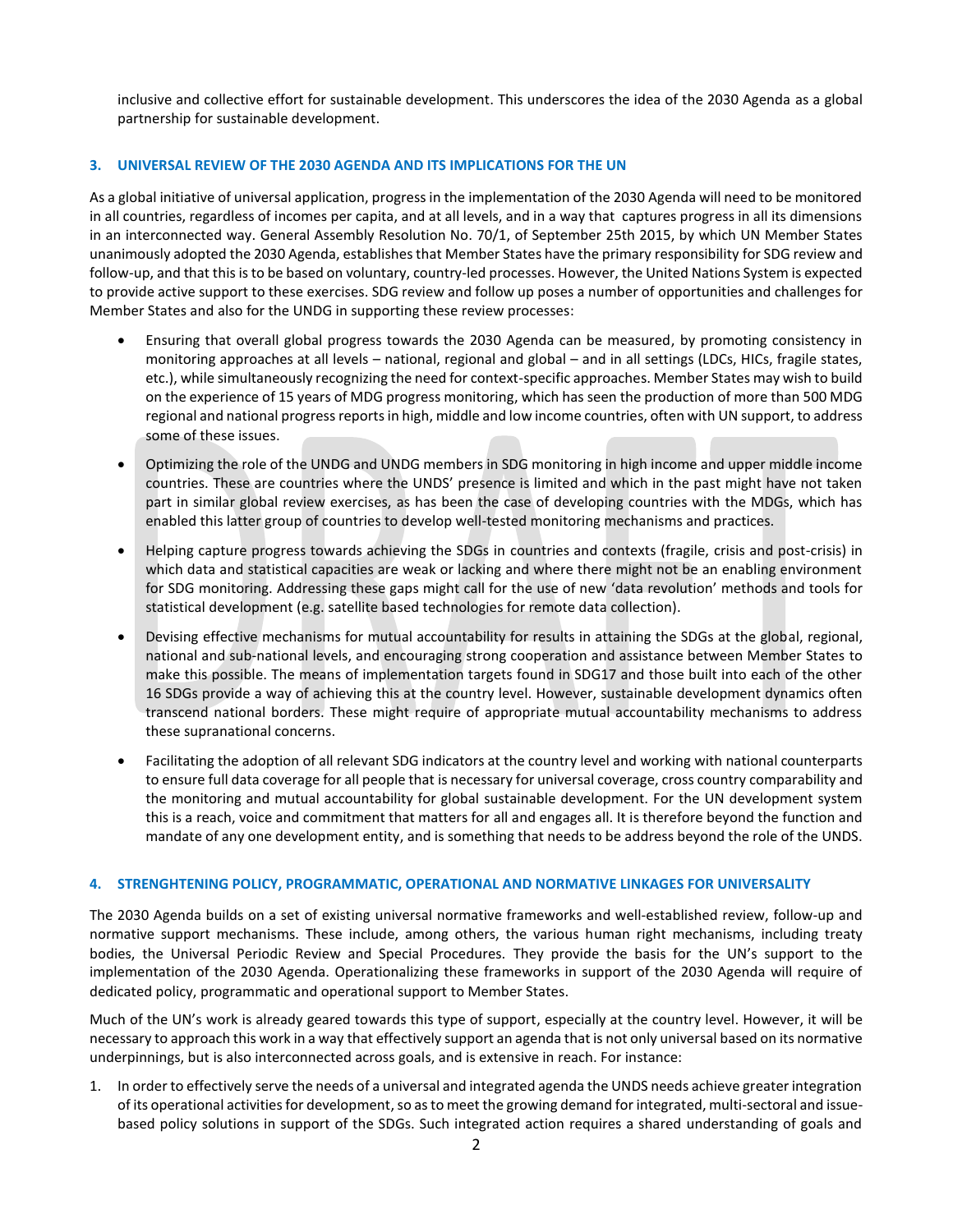their interlinkages, built on a collective recognition of the normative frameworks that underpin the 2030 Agenda, with interventions that are based on a shared vision, strategy and plans to create synergies and address trade-offs, towards ensuring a whole that is bigger than the sum of its parts. While there is consensus on the necessity to proceed in this direction, the institutional changes this could imply to move to more joined-up capacities and teams to make this happen is still in the making.

- 2. Greater integration is also necessary across different parts of the UN, and beyond the UN development system. The UN therefore needsto explore ways and identify specific measures that help it approach its development, humanitarian and peace operations in a more integrated way and work across the human rights, peace and security and development pillars in support of an agenda for sustainable development which is defined as indivisible and integrated.
- 3. Leaving no one behind reaching those furthest behind first: The 2030 Agenda has as a core commitment to leave no one behind, and reaching those furthest behind first. Overall, there is broad understanding of who is at risk of being left behind and of the type of interventions that might help these people. However, much of this knowledge and gains are from the MDG era, when development efforts could largely rely on 'low hanging fruit'; i.e. gains in incomes and living standards based on an overall favorable global political and economic environment. These conditions are not what we have today and the 2030 Agenda may face an external environment that is not as favorable in the future. Moreover, addressing marginalization, discrimination and chronic deprivation is likely to require more than a general improvement in external economic conditions. Reaching the last mile will therefore require a more precise understanding of the structural drivers of deprivation and the root causes of exclusion and discrimination, and hence a more complex set of policy and programme interventions that can effectively address these constraints.
- 4. The 2030 Agenda, which reaches across the economic, social and environmental pillars of sustainability, is one that will largely be driven by people, having to make the right policy, leadership and resource choices for their countries, and together, for the world. The UN and other international partners will play a crucial and facilitating role. For the UN, this calls for greater partnering; more public engagement, knowledge sharing and data transparency; more institutional openness and innovations. These factors will test if we are fit for a universal agenda.

### **5. UNIVERSALITY AND ORGANIZATIONAL ARRANGEMENTS OF THE UNDS**

The Universal nature of the 2030 Agenda makes it necessary to consider a broader range of organizational options for the UN Development System at country, regional and global levels and in different settings: high income economies, developing countries, crisis and post-crisis countries and fragile states. This could involve differentiated forms of support, with and without physical country presence, as well common approaches to the UN's work in support of the implementation of the 2030 Agenda.

The current configuration of the UNDS, heavily centered on country-level support, is well suited to address the first two aspects of universality identified in Section 2 for the case of developing countries, since for the most part they have a national dimension. However, the remaining dimensions refer to the intrinsically all-encompassing and interconnected nature of the 2030 Agenda. They therefore require of a response by the UNDS/UNDG that is supranational and, in some instances, global, as well as an approach to the work of the UN that addresses sustainable development interconnections (between dimensions, goals and geographical levels) in an integrated way.

Universality, in its various dimensions, poses a number of challenges in how the UNDS responds and organizes itself in support of the 2030 Agenda for Sustainable Development, while also presenting opportunities to experiment with different forms of engagement:

- Given resource constraints and lack of capacity to fully expand coverage in all countries, the UN development system needs to find ways to best deploy its normative and operational capacities to engage differently in different country settings. This specifically raises the question of what type of functions and capacities are required to work in high income country settings.
- This may require a system-wide rethink of the different roles the UNDS plays (capacity building, technical assistance, partnership development, etc.) and exploring country-tailored modalities that take a more system-wide approach.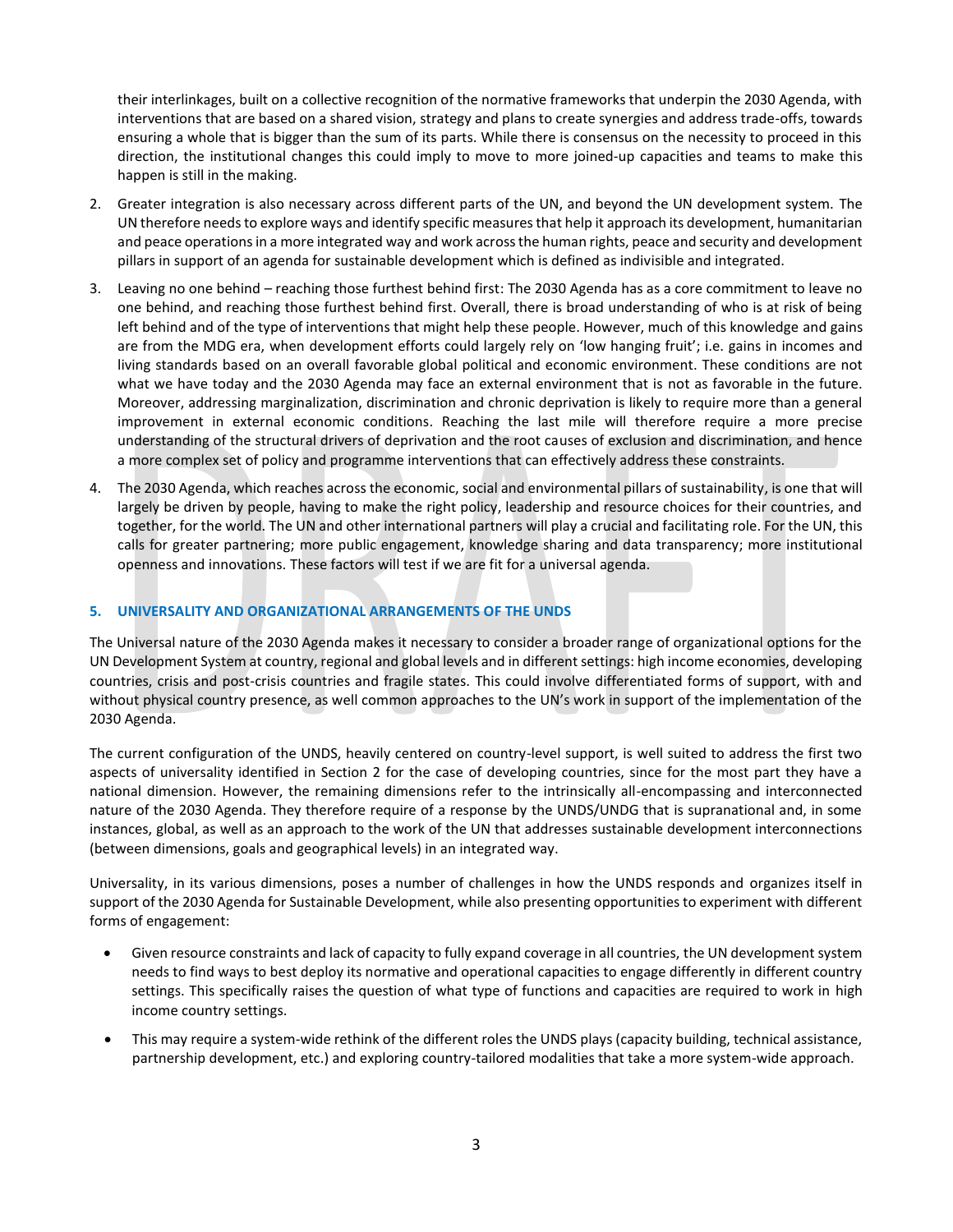- The UNDS will need to develop differentiated modes of engagement to respond to the increasingly complex and individualized needs of Member States, so as to identify, mobilize and deploy its assistance in different country settings, particularly in countries where there is limited or no UN presence, including MICs and HICs.
- This presents an opportunity to explore joint, integrated organizational and business operations modalities that go beyond individual agency interventions, where cost-efficient and cost-effective.

#### **The UNDS' engagement with High Income Countries (HICs)**

A particularly pressing issue when considering organizational arrangements is how the UN should organize its engagement in high income countries in response to the 2030 Agenda's universal mandate.

Many members of the UNDS have a clear rationale for engaging with some, many or all HICs. This is most straightforward for agencies with a global normative mandate. Some countries that have newly transitioned to HIC status request ongoing technical support from some UN partners, until their development gains are consolidated. There may be a role for SDG related advocacy and partnership work in many or all HICs. As noted above, the specific role of UNDS agencies in SDGrelated monitoring in HICs also needs to be clarified. Nevertheless, while some agencies have a clear universal mandate, others are explicitly focused only on developing countries, which means that the UNDS as a whole will look very different in HICs than in LICs and MICs.

While there will likely be an increased level of engagement in HICs by UNDS agencies in the SDG era, this does not necessarily mean that there will be an increased presence. Much of this engagement is likely to come from multi-country programmes and from new types of partnerships, including with affiliated national committees, as per current practice of UNICEF and UNESCO in some countries. In some cases, HICs might actually be willing to finance UN presence or engagement, which could help ease financial constraints considerations. It is also important to consider the resource mobilization and partnership potential derived from having an active presence in high income countries, potential that can be leveraged to raise funding in support of the UNDS work in low income economies.

Increasing the presence of UNDS agencies in some high income countries also raises a number of operational concerns, including obtaining diplomatic accreditation for UN representatives in these countries. Over the years, some agencies have seen their representatives accredited in HICs, but diplomatic accreditation has not been consistently applied to all UN agencies in these countries. Given what will likely be a broad variation in individual agency's levels of engagement and models of presence in HICS, the organization and coordination of the UNDS as a whole in HICs will be particularly challenging. It does not seem likely that it will be appropriate to replicate the UN Resident Coordinator and Country Team model in these countries.

The review of the UN's presence and engagement with high income countries presents opportunities to test new models of inter-agency collaboration and coordination. For instance, agencies seeking to be present in these countries could utilize, when cost-effective, the infrastructure, networks and partnerships of agencies that already have a presence. In such cases, such an entity may have no staff or Resident Coordinator in a country, but may however still be able to play an active and influential role. They could also explore staff secondment options. Similarly, representation could be delegated to agencies with full accreditation in these countries. The approach taken by normative agencies, such as the Civil Aviation Authority, could also help inform UN thinking on HIC presence and engagement.

In any case, it is important to recognize that the UNDS can and should engage to some degree in HICs, while avoiding a capacity or resource draw down from lower income countries in order to do so. In reflecting on these issues, the UNDS needs to be strategic and leverage its convening role to facilitate greater Triangular, South-South, North-South and South North cooperation and dialogue. It also needs to ensure that the engagement with HIC does not, in any way, erode its normative role and standing.

#### **6. GOING FORWARD: ISSUES FOR FURTHER CONSIDERATION**

The discussions coming out of this debate on universality point to a number of issues that require further consideration and follow up by relevant UN/DG Working Groups:

1. Universality calls for integrated approaches across the UN's development, humanitarian, peace and security and human rights contributions. The UN/DS should explore practical and effective ways in which this can be achieved in crisis, post conflict and transition contexts, without creating burdensome and duplicative systems and processes. This should include a rethink of the definitions and scope of 'operational activities for development' and the related